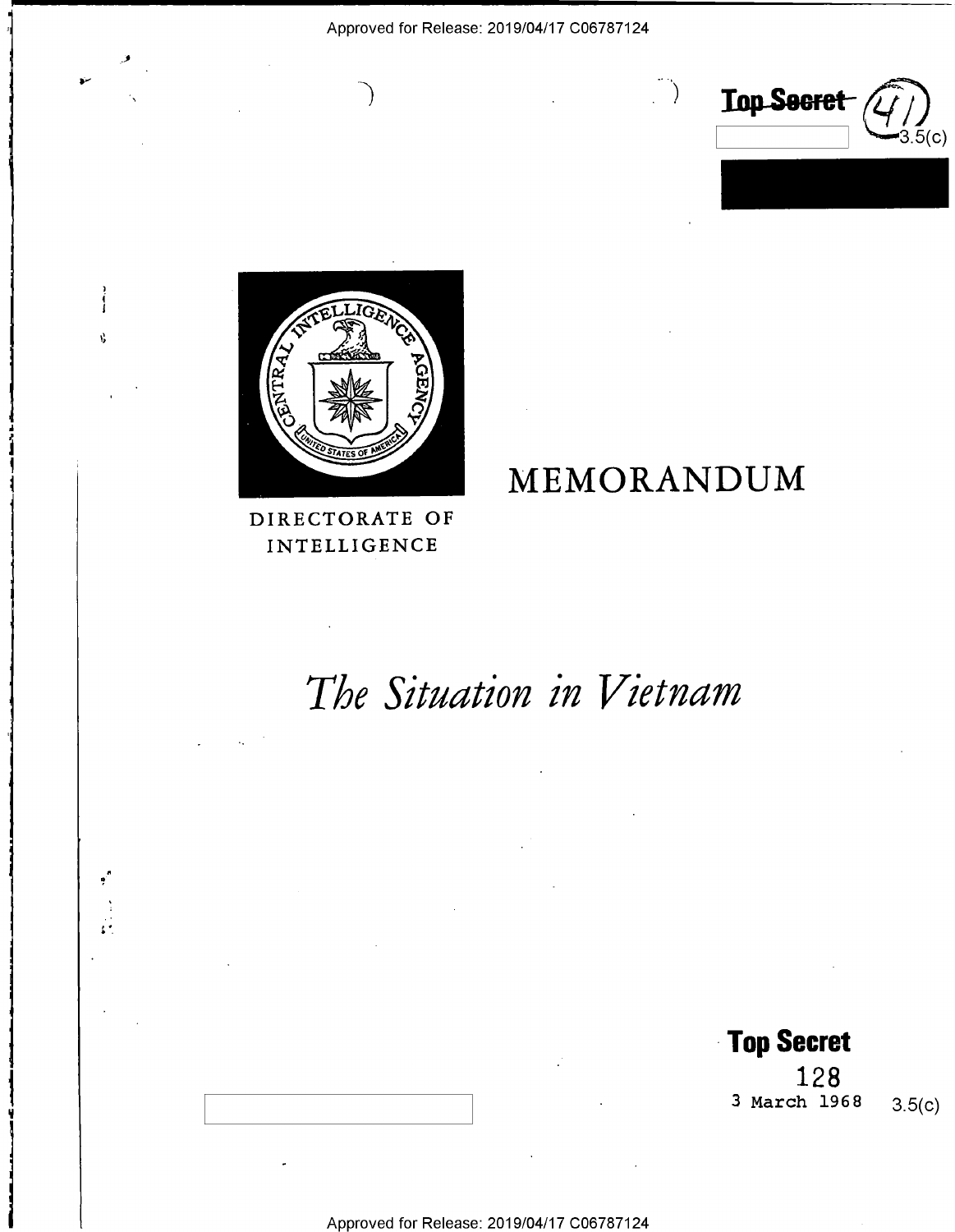TOP-SECRET

.

,, . I \

-'\_

|\_-

i

.

' Information as of 1600 3 March 1968

 $\rightarrow$ 

#### HIGHLIGHTS

Renewed allied offensive operations have resulted in sharp encounters in several sections of the country.

I. The Military Situation in South Vietnam:<br>Enemy-initiated military activity over the weekend<br>was at a relatively low level. No attacks have yet occurred to confirm reported Communist plans for a second country-wide offensive on or about 3 March (Paras.  $1-2$ ). Sharp clashes occurred near-Dong Ha during the past two days, and the Communists launched a rocket attack against the Da Nang military complex on 3 March. Tanks have been photographed ten miles west of Hue (Paras. 3-5). Bitter fighting has occurred between Communist forces and US and Korean units north of Qui Nhon (Para. 6).

Casualties were high on both sides in small-scale battles fought near Tan Son Nhut (Para. 8). The Bien Hoa/Long Binh military complex may soon be hit by Viet Cong main force units (Para. 9).

II. Political Developments in South Vietnam:<br>A new "Democratic Bloc," comprising 42 generally<br>pro-Ky deputies, has been formed in the Lower House (Paras. 1-2). Criticism against Saigon's Chinese community has developed since the Tet of- ' fensive (Paras, 3-7). In Da Nang, anti-Communist feeling is strong, but the people are concerned about their ability to defend.against future attacks (Paras. 8-11). In the Mekong Délta province of Kien Phong, government control is limited to the main towns, and over half the people have fled the provincial capital in fear of new Viet Cong attacks (Paras. 12-15).

III. Military Developments in North Vietnam: There is nothing of significance to report.

j

## TOP\_SE<del>GRET</del>

#### Approved for Release: 2019/04/17 C06787124

3.3(h)(2)

 $3.5(c)$ 

 $3.5(c)$ 

3.5(C)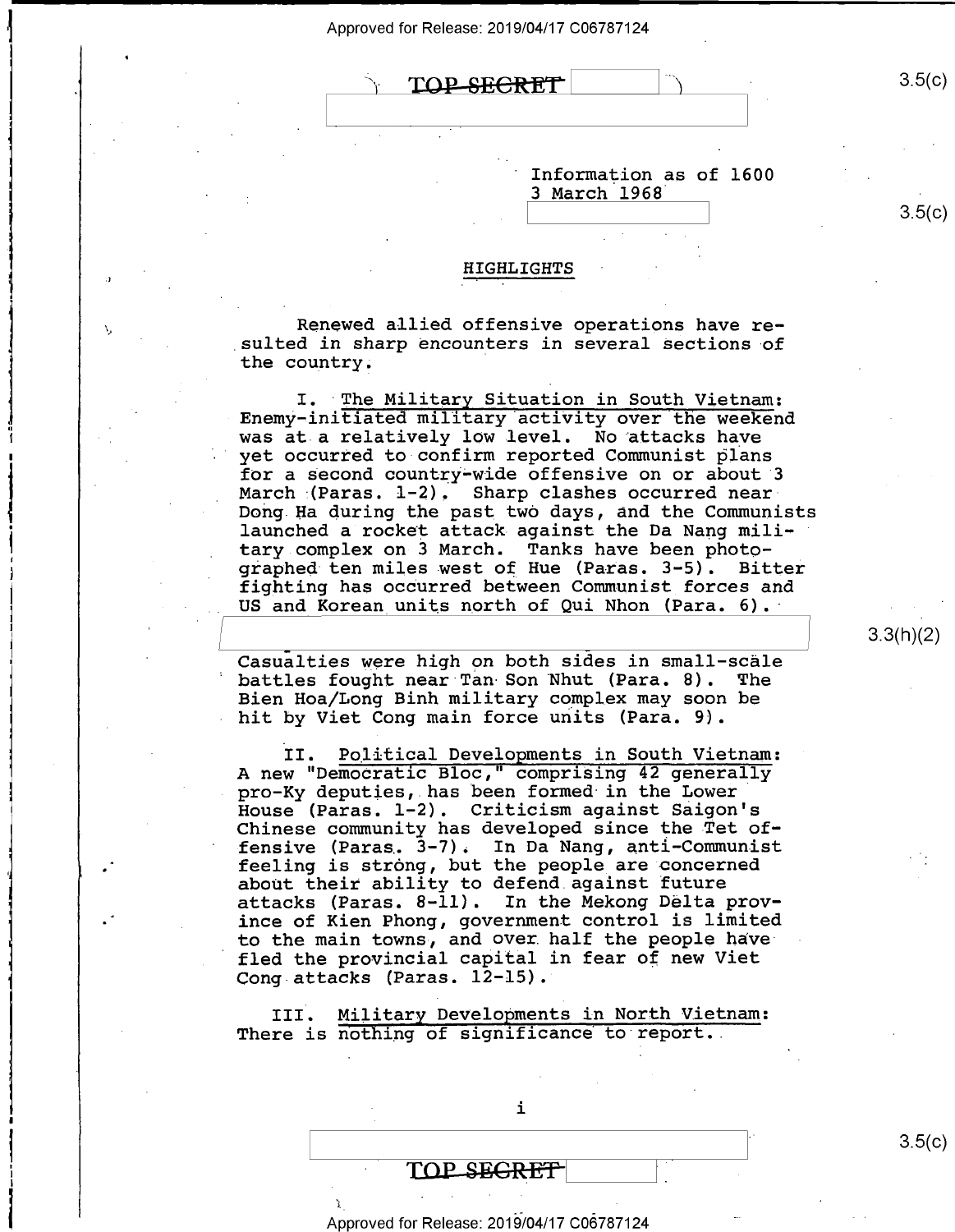

69794 3-68 CIA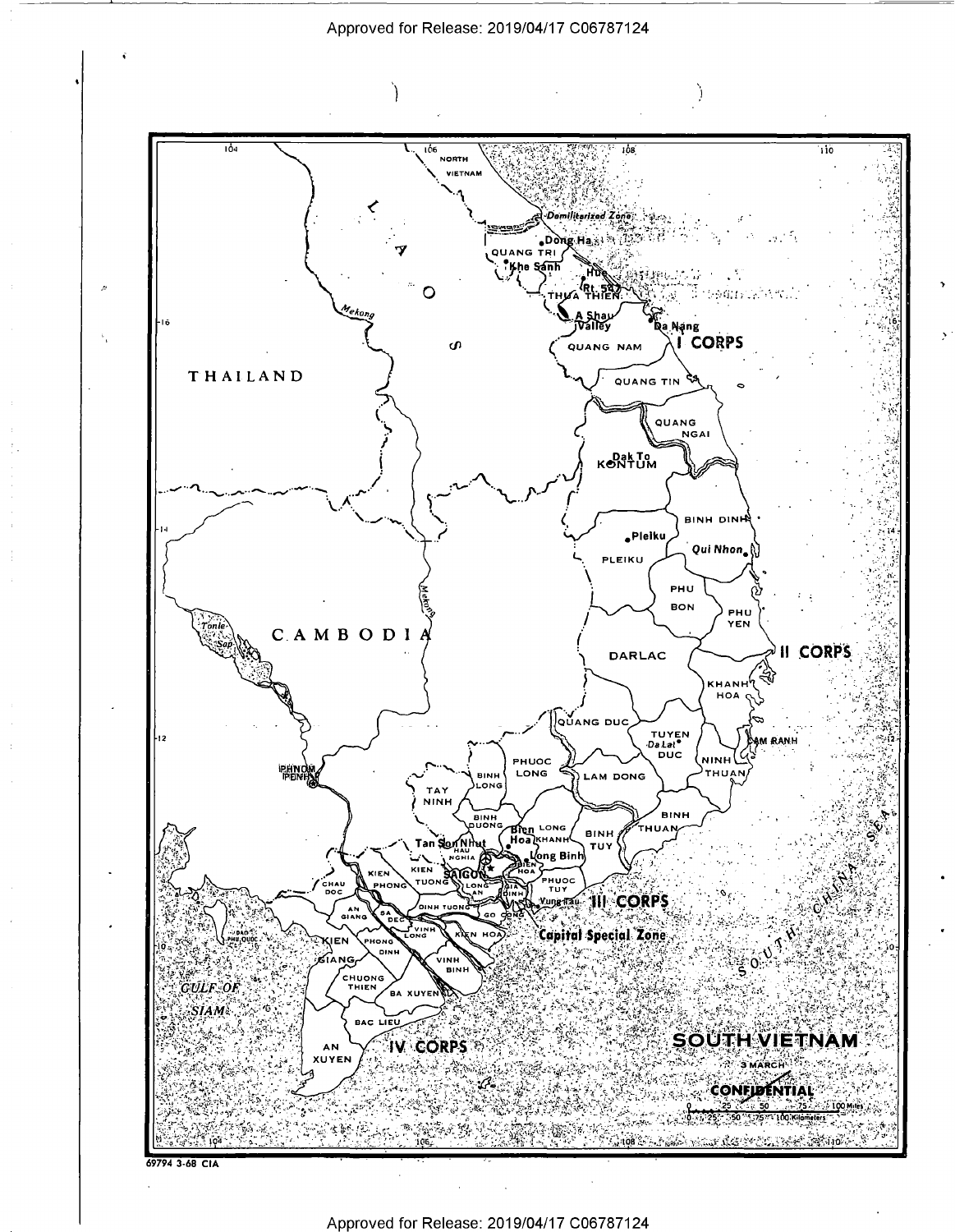## $\text{TOP} \longrightarrow$   $3.5(c)$

#### I. .THE MILITARY SITUATION IN SOUTH VIETNAM

1. Enemy-initiated military activity was at a relatively low level over the weekend. Several sharp clashes did occur, however, when renewed allied offensive operations encountered Communist forces in several sections of the country. Activity at Khe Sanh was confined to periodic exchanges of artillery fire.

2. A spate of reports had indicated that major drives would be undertaken by Viet Cong and NVA units in I, II, and III Corps on 3 March. No significant attacks by Communist forces have been reported so far, but it is possible that a general offensive--temporarily delayed--is in the offing.

#### I Corps Activity

 $\mathbf{y}$ 

 $\mathcal{L}^{\bullet}$ 

3. US Marines completed a two—day sweep of an area immediately northeast of Dong Ha on 2 March in which 81 enemy soldiers and 22 Marines were killed. An ARVN battalion operating in the same general area ' reported'l89 Communists-dead in a four—hour battle.

4. Press reports indicate that enemy rockets were used against three sections of the US military complex at Da Nang on 3 March. An undetermined amount of damage was reported at the Da Nang Air Base, at-Monkey. Mountain, and at a major Marine supply base at Camp Brooks.

 $\qquad \qquad$  the North Vietnamese have introduced tanks in the A Shau Valley and on the newly completed road between A Shau and Hue. At least two tanks were detected on this route at a point about ten air miles southwest of Hue.

5.\ \

#### II Corps '

6. Allied units conducting sweep operations in Binh Dinh Province have become involved in intense<br>fighting with enemy forces during the past two days. A Korean unit operating ten miles north of Qui Nhon

3 March 1968

 $I - 1$ 

3.3(h)(2)

 $3.5(c)$ 

TOP SECRET

Approved for Release: 2019/04/17 C06787124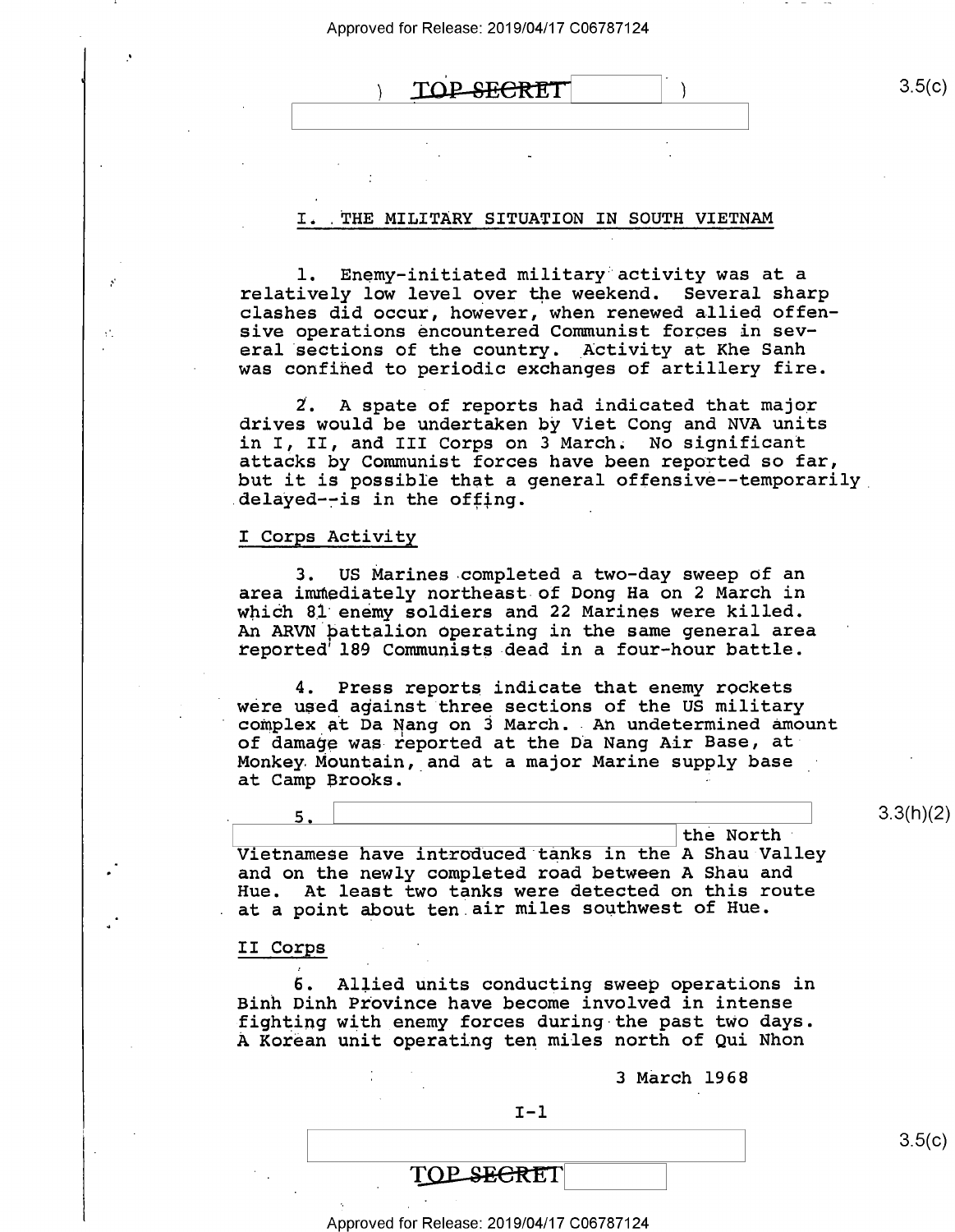| Approved for Release: 2019/04/17 C06787124 |  |  |
|--------------------------------------------|--|--|
|--------------------------------------------|--|--|

<del>TOP SECRET</del>

engaged an unknown Communist element and reported losing seven men while killing 165 of the enemy. A US Army mechanized infantry company encountered a Communist unit 30 miles north of-Qui Nhon on 2 March and killed 30 of the enemy in an eight—hour battle.

7. There are continuing indications 3.3(h)(2) that North Vietnamese units are. planning major attacks against urban centers in the western highlands. elements of the NVA lst Divi-  $3.3(h)(2)$  $\vert$  elements of the NVA lst Divi-<br>class any procuration toward Dak Me and that units of

sion\_are maneuvering toward Dak To and that units of the NVA 95B Regiment are within ten miles of Pleiku.

1

#### III Corps

8. Several bitter clashes between allied and-Communist units occurred in the vicinity of Tan Son Nhut after enemy forces succeeded in hitting the base with 16 mortar rounds on l'March. A US infantry company was ambushed while on a-reconnaissance patrol just four miles north of Tan Son Nhut on 2 March. Forty-eight US soldiers and at least 20 Communists were killed in the encounter. An ARVN unit operating two miles north of the air base reported killing-35 enemy soldiers on'the same date.

5 9 ,. \ the Communists intend to strike the Bien Hoa/Long Binh military complex northeast of Saigon in the near future. The Viet Cong 9th Division moved some of its units to a position about ten miles north-<br>of Bien Hoa on 3 March. of-Bien Hoa on 3 March.  $\vert$  3.3(h)(2) Viet Cong-274th Regiment reveal that some of its eler ments had plans to attack the Long Binh area on or about 3 March.'

 $3.3(h)(2)$ 

 $3.5(c)$ 

 $3.5(c)$ 

3~March l968

 $I-2$ 

**IUL SEGRET**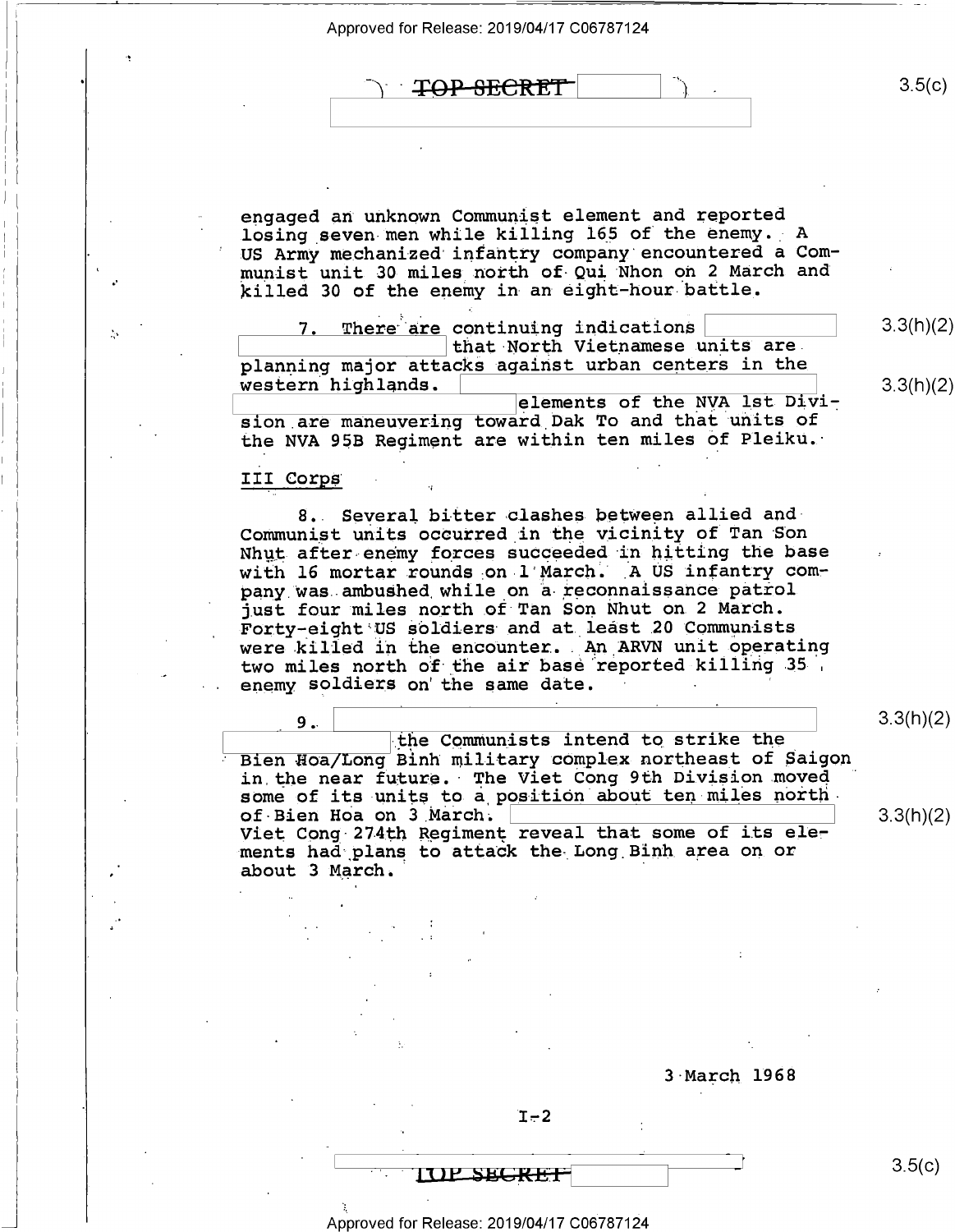LOP-SECRET

#### II. POLITICAL DEVELOPMENTS IN SOUTH VIETNAM

1. A new "Democratic Bloc" of 42 members has been officially formed in the Lower House

3.3(h)(2)

\ The member deputies are generally-progovernment but are considered primarily responsive to Vice President Ky.

2. The new bloc includes a large number of ethnic minority deputies, with six ethnic Cambodians, five montagnards, two Chams, and two Chinese, as well as 27 Vietnamese members. Although a number of members participated in the constituent assembly, none<br>has yet built a reputation for outstanding performance, and the new group appears to be having difficulty attracting proven leaders.

#### Criticism of Chinese Community in Saigon

\_ 3. A wave of criticism against the ethnic Chinese living in Saigon has developed since the Tet offensive. '

4. Editorials in the Vietnamese-language press have denounced the Chinese for tolerating Viet Cong in their midst and for failing to help the ARVN dur-<br>ing the enemy attack. Some papers have accused the<br>Chinese of being pro-Communist or at least neutral<br>during the emergency. When the campaign for refugee relief and reconstruction funds began, the editorials demanded that the "rich Chinese" give a share of their "huge fortunes."

| 5. The director of National Police, General<br>Loan, has expressed similar sentiments. |           |
|----------------------------------------------------------------------------------------|-----------|
|                                                                                        | 3.3(h)(2) |
|                                                                                        |           |
|                                                                                        |           |
|                                                                                        |           |
|                                                                                        |           |
|                                                                                        |           |
|                                                                                        |           |
|                                                                                        |           |
|                                                                                        |           |
| 3 March 1968                                                                           |           |
| $II-1$                                                                                 |           |
|                                                                                        | 3.5(c)    |
|                                                                                        |           |
|                                                                                        |           |

Approved for Release: 2019/04/17 C06787124

 $3.5(c)$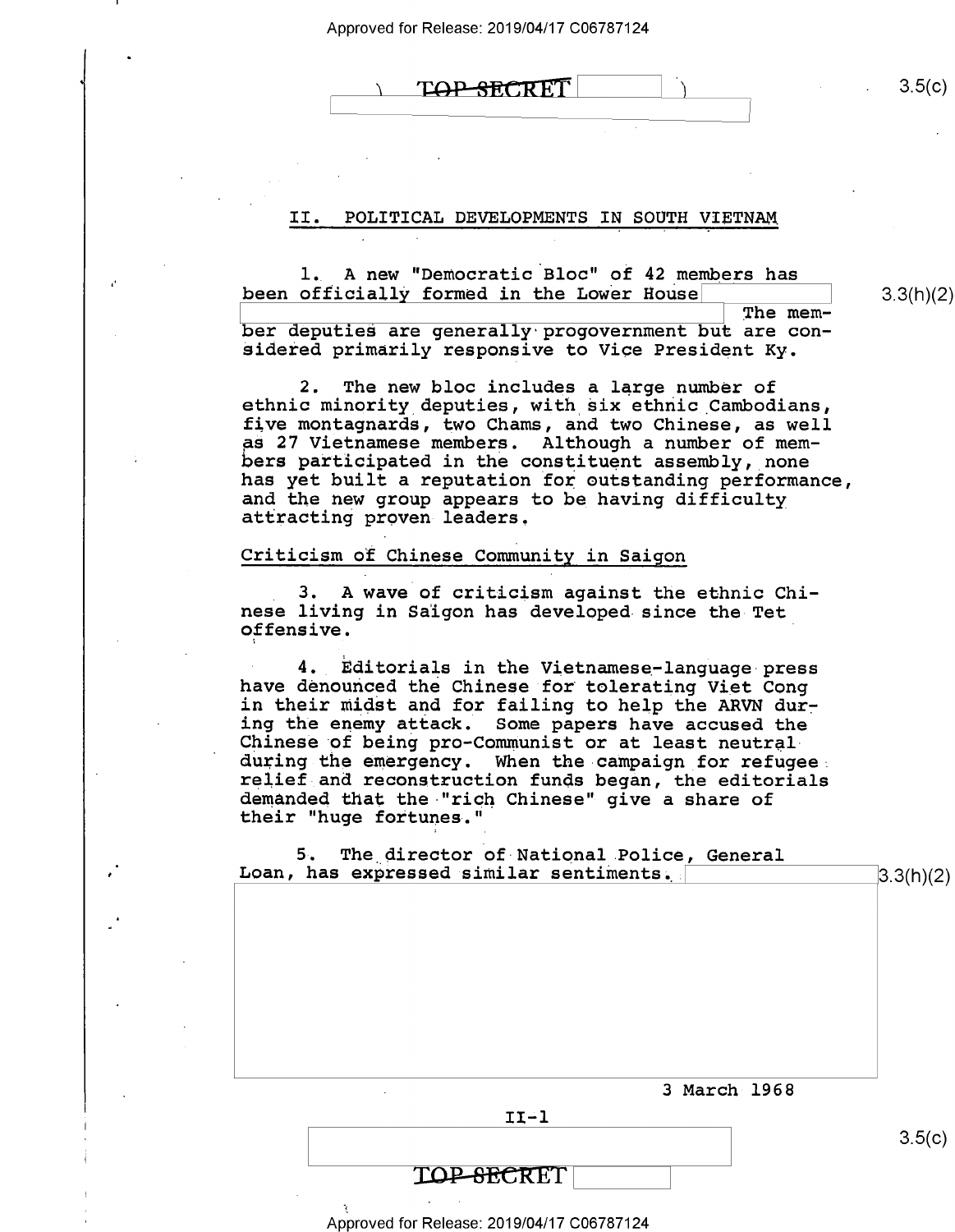

7. The recent wave of criticism seems likely to add to the distrust that already exists between the ethnic Chinese and Vietnamese communities and further inhibit cooperation between the Chinese and the Saigon regime.

#### Situation in Da Nang City

8. Normal activity has been resuming in Da Nang city but security has remained tenuous in the surrounding districts of Quang Nam Province.

9. Many of the refugees in Da Nang have been helped by their friends and relatives, and the refugee burden has not been particularly serious\_for the city. Most stores in Da Nang have begun to stay open except during curfew, which lasts from 5:00 P.M. to 8:00 A.M. Food is not-abundant, but it-has not been critically scarce and the 30-percent increase in prices is partly attributable to the blocking of supplies by security checkpoints in and around the city as well as to blackmarket operations.

10. Feeling against the Communists is strong and widespread, according to US observers in the province. After the allies began to regain control of Hue and Saigon, the people began to recover from their shock and take a more positive attitude. Anticipating another attack, many families have reportedly been digging bunkers and stocking a reserve supply of-food. Many people have also been eager to help defend the city, and I Corps authorities have armed civil servants and some special groups.

3 March 1968

 $3.5(c)$ 

 $II-2$ 

\ \.

Approved for Release: 2019/04/17 C06787124

TOP SECRET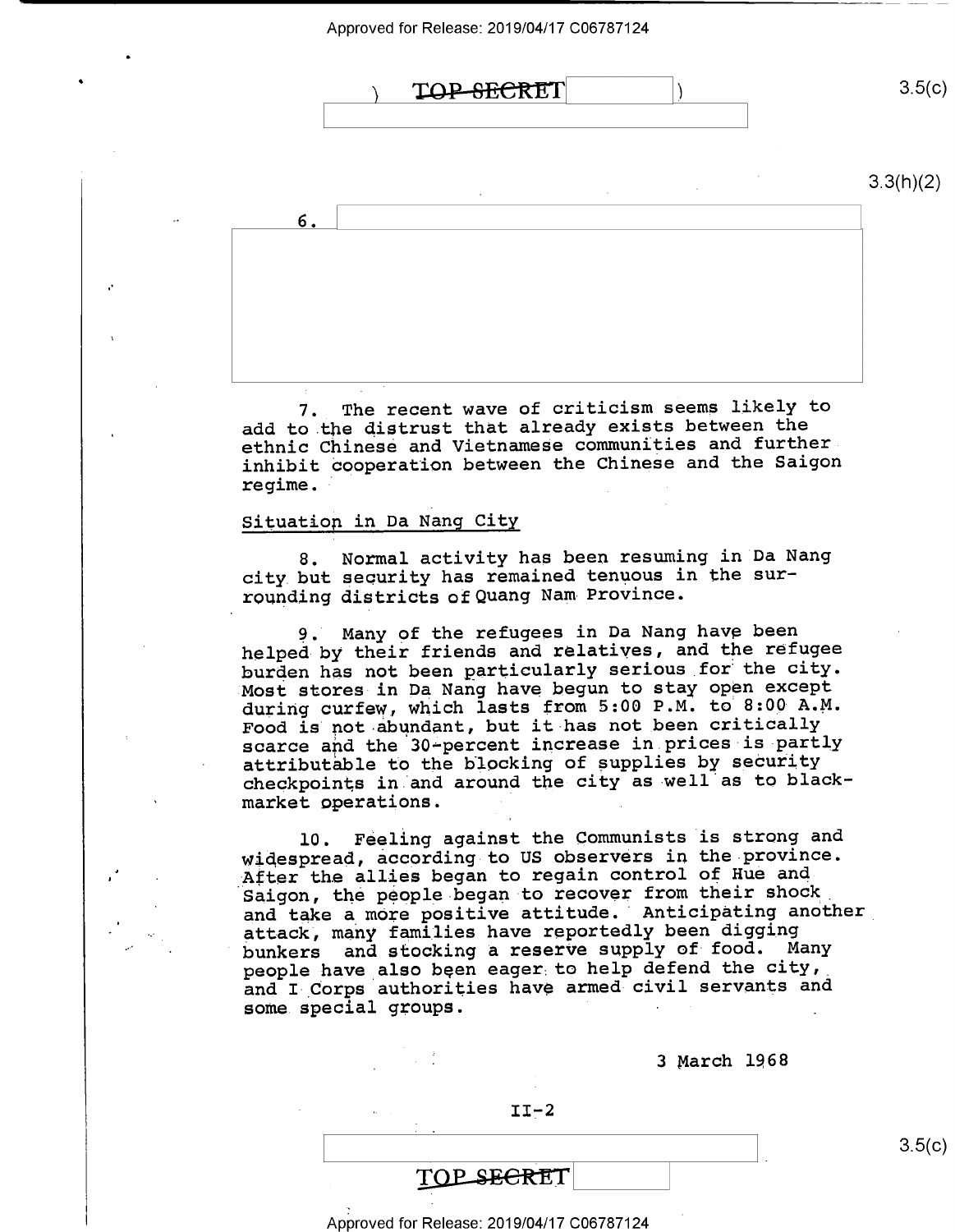TOP SECRET

'll. Security in the "GVN-controlled" areas near Da-Nang, however, has remained poor. Each district headquarters complex is protected by a relativelysmall secure perimeter, and operations outside these perimeters require company-size ARVN-or US units for security.

#### Situation in Kien Phong Province\_

 $\cdot$   $\cdot$ 

 $\overline{\phantom{a}}$ 

۰,

—n\_

1!-I-J

h 1'

1'

If

-I

. \_ 12: Security in the Mekong Delta province of Kien Phong is the poorest it has been since the intro- duction of American forces in the area.

13. Indications of a large Viet Cong build-up<br>in the province near the Cambodian border have been reported and the provincial capital city, Cao Lanh, expects further attacks. Government control is limited<br>to Cao Lanh and the district capitals, and government forces remain in a defensive posture. Over half of Cao Lanh's population has fled the city in fear of renewed enemy attacks. .'

14. In the countryside, only three-of the 14 hamlets that had been recorded as pacified during <sup>1967</sup> are still under government control. About half of the outposts in Cao Lanh District have been destroyed or\_ abandoned. All overland transportation in the prov-<br>ince has been cut, and support for the US community there now depends entirely on air transport.

15. In addition, the Viet Cong have seized a<br>majority of the rice mills and warehouses, jeopardizing<br>control of the 1967 rice crop, which was expected to net 70,000 metric tons available for export.

3 March 1968

 $3.5(c)$ 

 $II-3$ 

### T<del>OP SECRET</del>

Approved for Release: 2019/04/17 C06787124

 $3.5(c)$ 

J.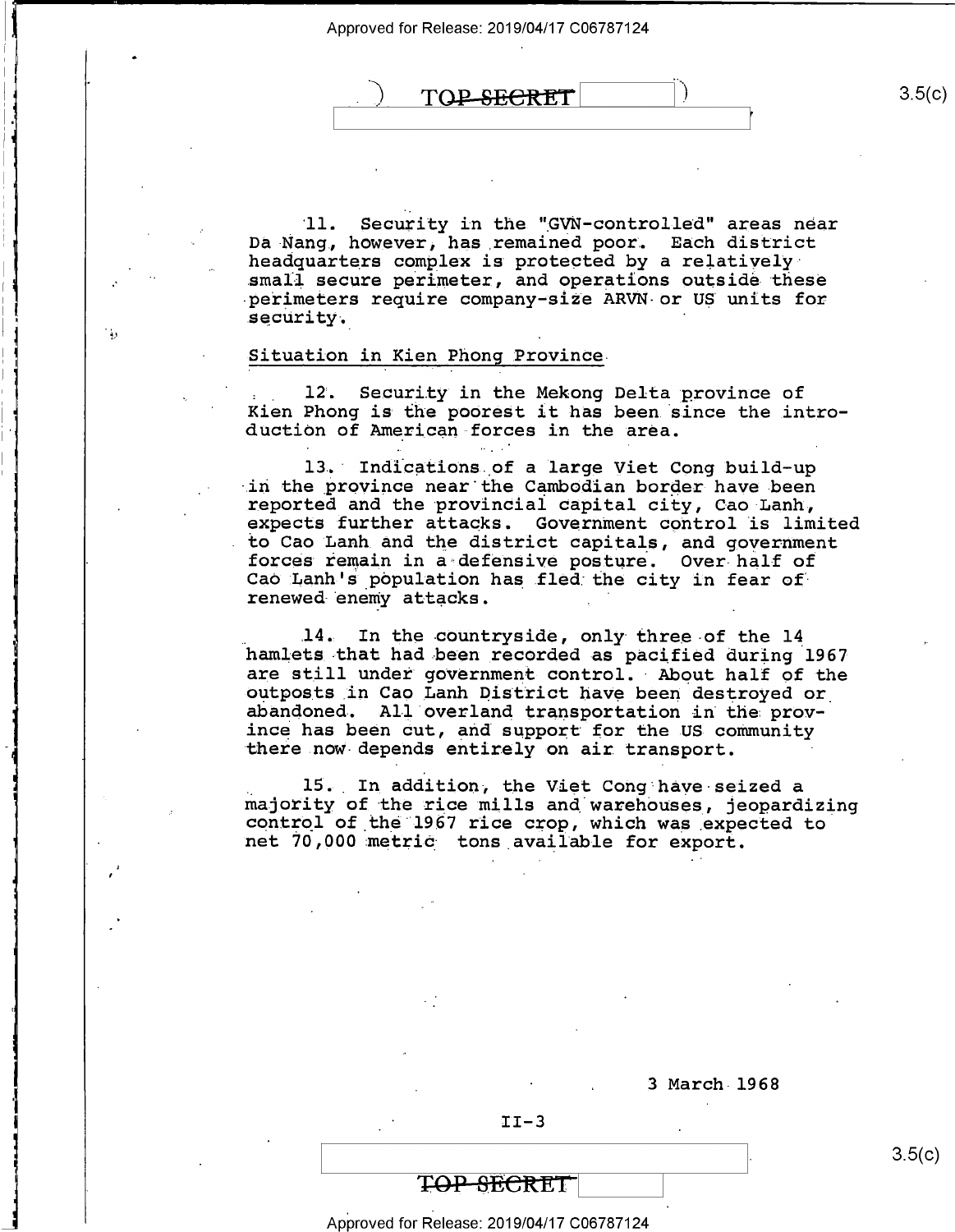| Approved for Release: 2019/04/17 C06787124                                                                             |                                                                                                                                                                                                                                                                                                                                                                                                                                                                                                                                                                                                                             |  |
|------------------------------------------------------------------------------------------------------------------------|-----------------------------------------------------------------------------------------------------------------------------------------------------------------------------------------------------------------------------------------------------------------------------------------------------------------------------------------------------------------------------------------------------------------------------------------------------------------------------------------------------------------------------------------------------------------------------------------------------------------------------|--|
|                                                                                                                        | 3.5(c)<br><b>RECRET</b>                                                                                                                                                                                                                                                                                                                                                                                                                                                                                                                                                                                                     |  |
|                                                                                                                        |                                                                                                                                                                                                                                                                                                                                                                                                                                                                                                                                                                                                                             |  |
|                                                                                                                        | III.<br>MILITARY DEVELOPMENTS IN NORTH VIETNAM<br>ùй.<br>$\sim$                                                                                                                                                                                                                                                                                                                                                                                                                                                                                                                                                             |  |
| A.                                                                                                                     | OTHER COMMUNIST MILITARY DEVELOPMENTS<br>IV.<br>There is nothing of significance to report.<br>1.7                                                                                                                                                                                                                                                                                                                                                                                                                                                                                                                          |  |
| γ.                                                                                                                     | и.                                                                                                                                                                                                                                                                                                                                                                                                                                                                                                                                                                                                                          |  |
|                                                                                                                        |                                                                                                                                                                                                                                                                                                                                                                                                                                                                                                                                                                                                                             |  |
|                                                                                                                        |                                                                                                                                                                                                                                                                                                                                                                                                                                                                                                                                                                                                                             |  |
|                                                                                                                        |                                                                                                                                                                                                                                                                                                                                                                                                                                                                                                                                                                                                                             |  |
|                                                                                                                        |                                                                                                                                                                                                                                                                                                                                                                                                                                                                                                                                                                                                                             |  |
| $\sim$                                                                                                                 |                                                                                                                                                                                                                                                                                                                                                                                                                                                                                                                                                                                                                             |  |
| $\sim 10^{-10}$ km s $^{-1}$                                                                                           | $\mathcal{L}(\mathcal{L}(\mathcal{L}(\mathcal{L}(\mathcal{L}(\mathcal{L}(\mathcal{L}(\mathcal{L}(\mathcal{L}(\mathcal{L}(\mathcal{L}(\mathcal{L}(\mathcal{L}(\mathcal{L}(\mathcal{L}(\mathcal{L}(\mathcal{L}(\mathcal{L}(\mathcal{L}(\mathcal{L}(\mathcal{L}(\mathcal{L}(\mathcal{L}(\mathcal{L}(\mathcal{L}(\mathcal{L}(\mathcal{L}(\mathcal{L}(\mathcal{L}(\mathcal{L}(\mathcal{L}(\mathcal{L}(\mathcal{L}(\mathcal{L}(\mathcal{L}(\mathcal{L}(\mathcal{$<br>$\mathcal{L}(\mathcal{L}(\mathcal{L}))$ and $\mathcal{L}(\mathcal{L}(\mathcal{L}))$ . The contribution of $\mathcal{L}(\mathcal{L})$<br>and the state of the |  |
| $\mathcal{L}_{\text{max}}$ and $\mathcal{L}_{\text{max}}$<br>$\mathcal{L}(\mathcal{A})$ and $\mathcal{L}(\mathcal{A})$ |                                                                                                                                                                                                                                                                                                                                                                                                                                                                                                                                                                                                                             |  |

Ē,  $\frac{1}{1}$ 

Ē,

 $\epsilon^2$ 

3 March 1968

III—IV - 1

TOP SECRET

- ). 4 Approved for Release: 2019/04/17 C06787124

 $3.5(c)$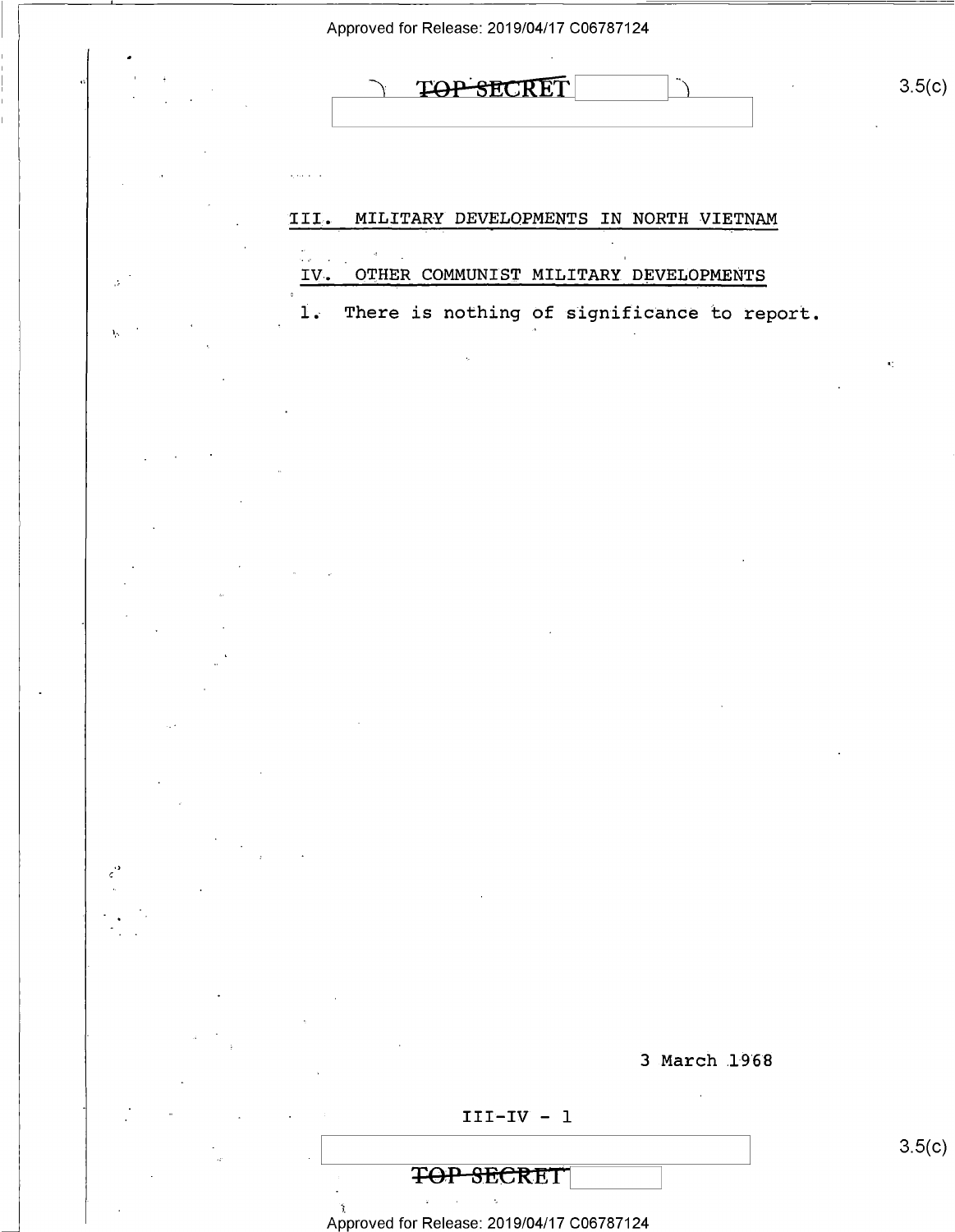TOP SECRET

 $\mathbf{L}$ 

 $3.5(c)$  $3.5(c)$ 

#### COMMUNIST POLITICAL DEVELOPMENTS  $V_{\bullet}$

1. Peking's statement of 1 March on Vietnam, the first official government pronouncement since last November, was largely a reiteration of China's standard propaganda line. Again, Peking refrained from any specific commitment to Hanoi offering only the "all-out support" of the "Chinese Government and the 700 million Chinese people."

 $2.$ The statement emphasized the Chinese contention that Hanoi and the Viet Cong can achieve final victory if they will only persevere in the fighting. The results of the Communist spring offensive were cited as proof that "complete de-<br>feat" for the US "is not far off." The statement warned, however, that out of desperation the US would further escalate the fighting while it engages in "peace-talk plots" in collaboration with the Soviet Union.

3 March 1968

 $V-1$ 

 $3.5(c)$  $3.5(c)$ 

Approved for Release: 2019/04/17 C06787124

TOP-SECRET